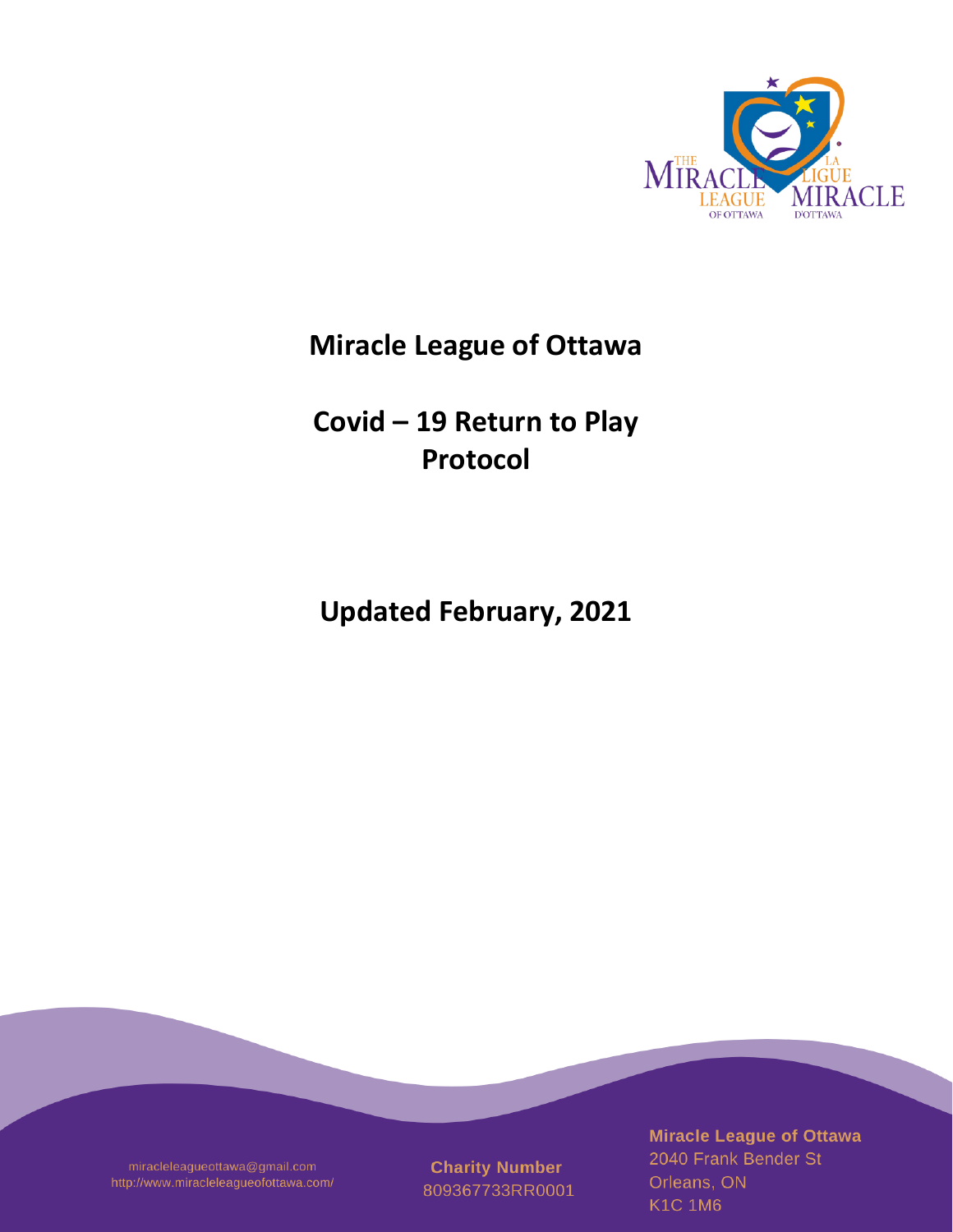

## Contents

miracleleagueottawa@gmail.com http://www.miracleleagueofottawa.com/

**Charity Number** 809367733RR0001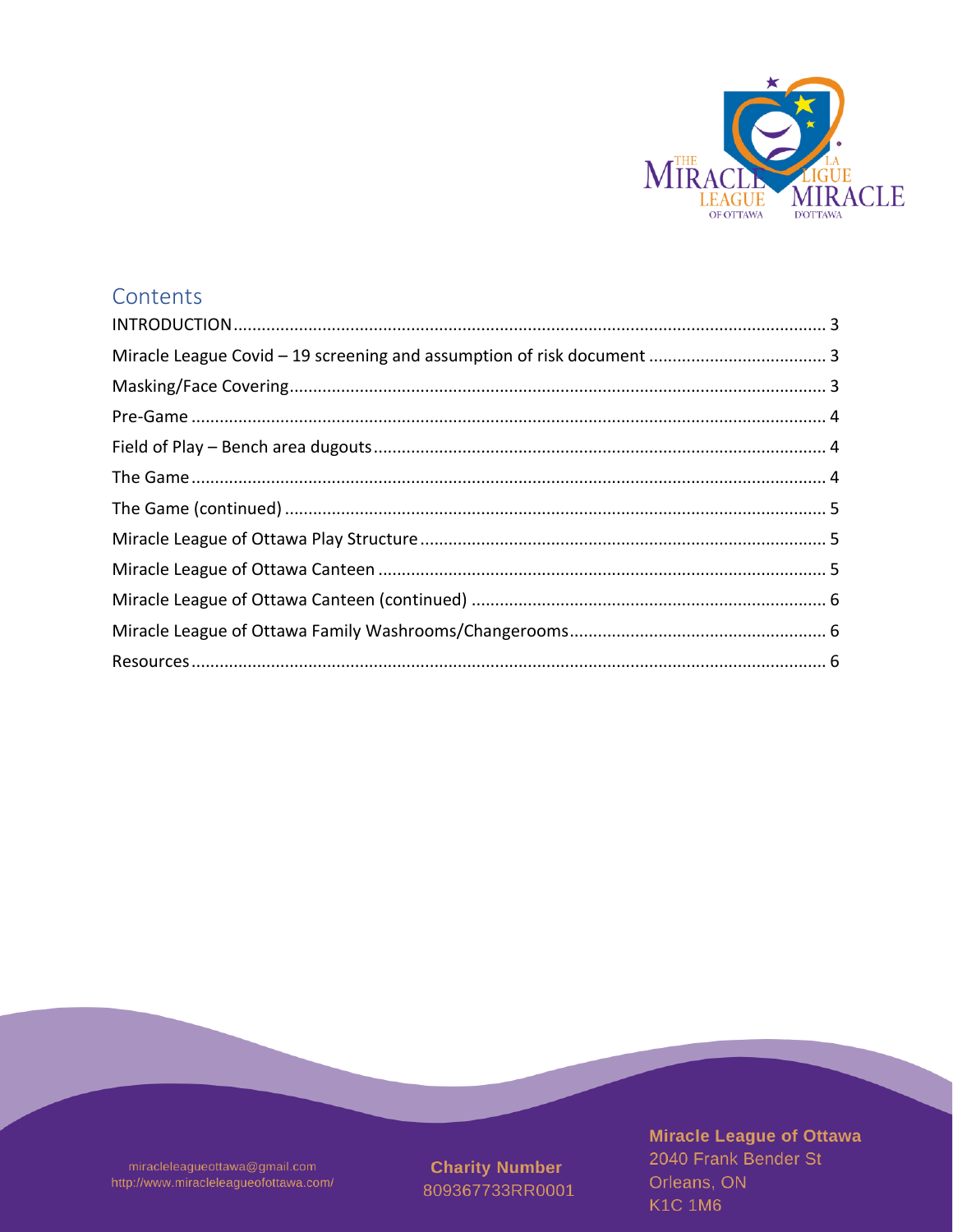

#### <span id="page-2-0"></span>INTRODUCTION

The Covid – 19 return to play information in this document is geared to protect our athletes, parents or legal guardians, coaches, volunteers, and spectators. The document has been prepared using the most up-to-date Provincial public health guidelines, our best practices from the 2020 season, as well as the Return to Play guidelines issued by Softball Canada on June 10, 2020 (version #3).

Provincial and Municipal reopening regulations will be consulted on a regular basis to ensure that the Miracle League of Ottawa meets or exceeds. The information below is based on a minimum of a Stage 3 reopening.

#### <span id="page-2-1"></span>Miracle League Covid – 19 screening and assumption of risk document

The Miracle League of Ottawa has prepared a revised screening and assumption of risk document. We ask that you complete one for each member that will be in attendance at a Miracle League of Ottawa activity. This includes the athlete, parent(s) or legal guardian(s), coaches, volunteers, and spectators. It is preferable that this be completed online the day before the event, however, we will have hard copies available. Anyone not completing the screening form, will not be allowed to enter the facility.

The purpose of the screening form is to assist Ottawa Public Health case management team in tracing contacts.

## <span id="page-2-2"></span>Masking/Face Covering

We ask that all athletes, parents or legal guardians, coaches, volunteers, staff, and spectators wear a mask at all times while attending a Miracle League of Ottawa event (unless you have a letter from a medical doctor), and especially if you are on the field. Should you remove your mask, please ensure you follow the 2 metre social distancing rule.

miracleleagueottawa@gmail.com http://www.miracleleagueofottawa.com/

**Charity Number** 809367733RR0001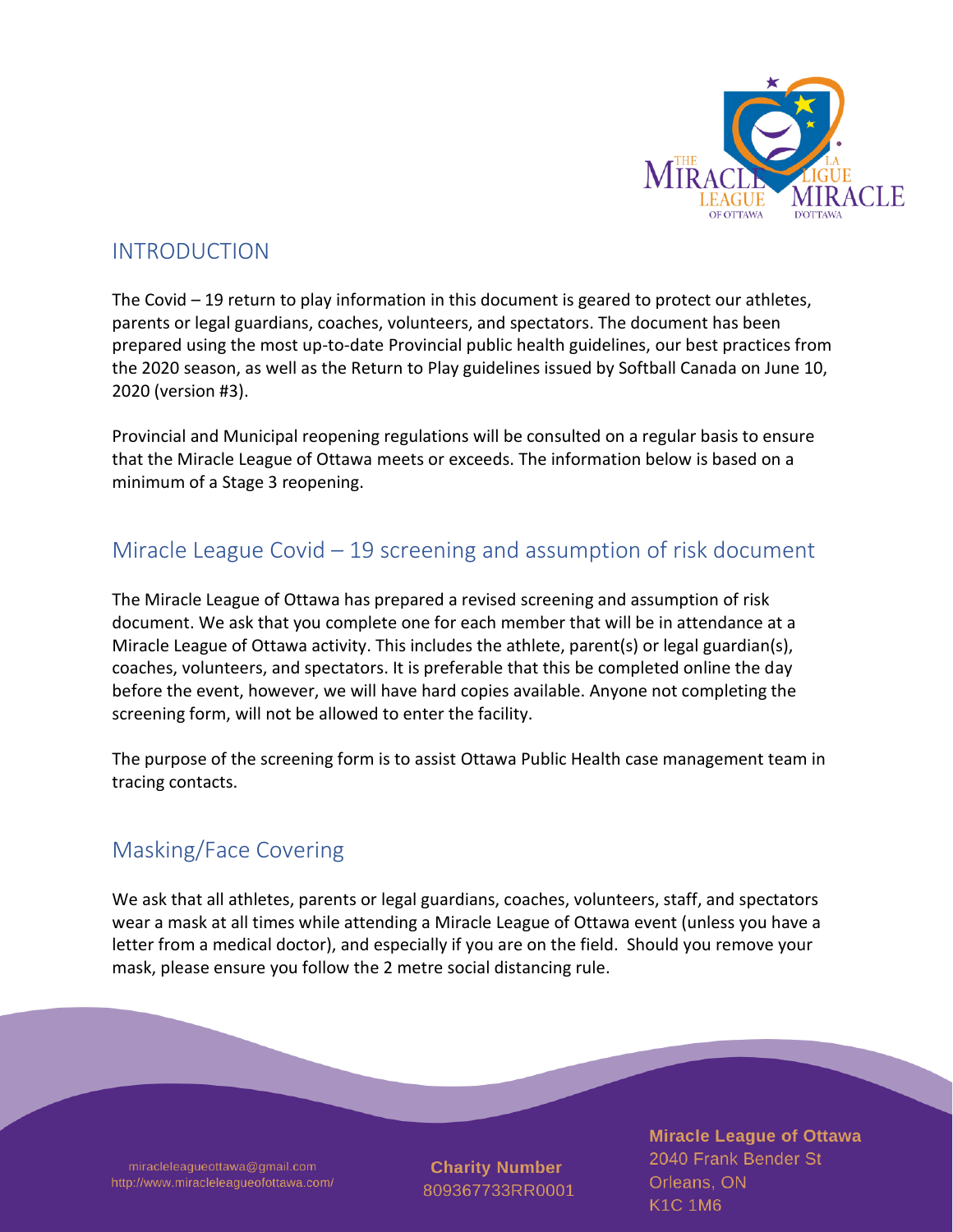

#### <span id="page-3-0"></span>Pre-Game

- It is recommended that athletes, parents or legal guardians, coaches, volunteers, and spectators are familiar with the Miracle League of Ottawa Covid – 19 Return to Play protocol.
- It is recommended that athletes, parents or legal guardians, coaches, and volunteers arrive no more than 15 minutes prior to the start of the activity.
- Miracle League of Ottawa board members or staff will ensure that everyone entering the facility has completed or completes a screening and an assumption of risk document.
- Hand sanitizer will be made available at the facility entry point.
- Field entry will occur through the gate located by first base.

## <span id="page-3-1"></span>Field of Play – Bench area dugouts

- Miracle League of Ottawa board members, staff, or volunteers will ensure that the benches will be sanitized prior to game play.
- Athletes (if they are able to) should space themselves 2 metres apart.
- Athletes should have their own water bottle. No other liquids or food are allowed on the field of play or in the dugouts.

## <span id="page-3-2"></span>The Game

- Athletes are encouraged to wear a mask during the game (unless they have a letter from a medical doctor)
- Athletes are also encouraged to hand sanitize each half-inning. Sanitizer will be provided.
- Game balls will be sanitized prior to the start of the game, and at regular intervals throughout by the on-field coaches.
- Athletes are encouraged to bring their own bat(s) and ensure that they have been sanitized prior to the game.

miracleleagueottawa@gmail.com http://www.miracleleagueofottawa.com/

**Charity Number** 809367733RR0001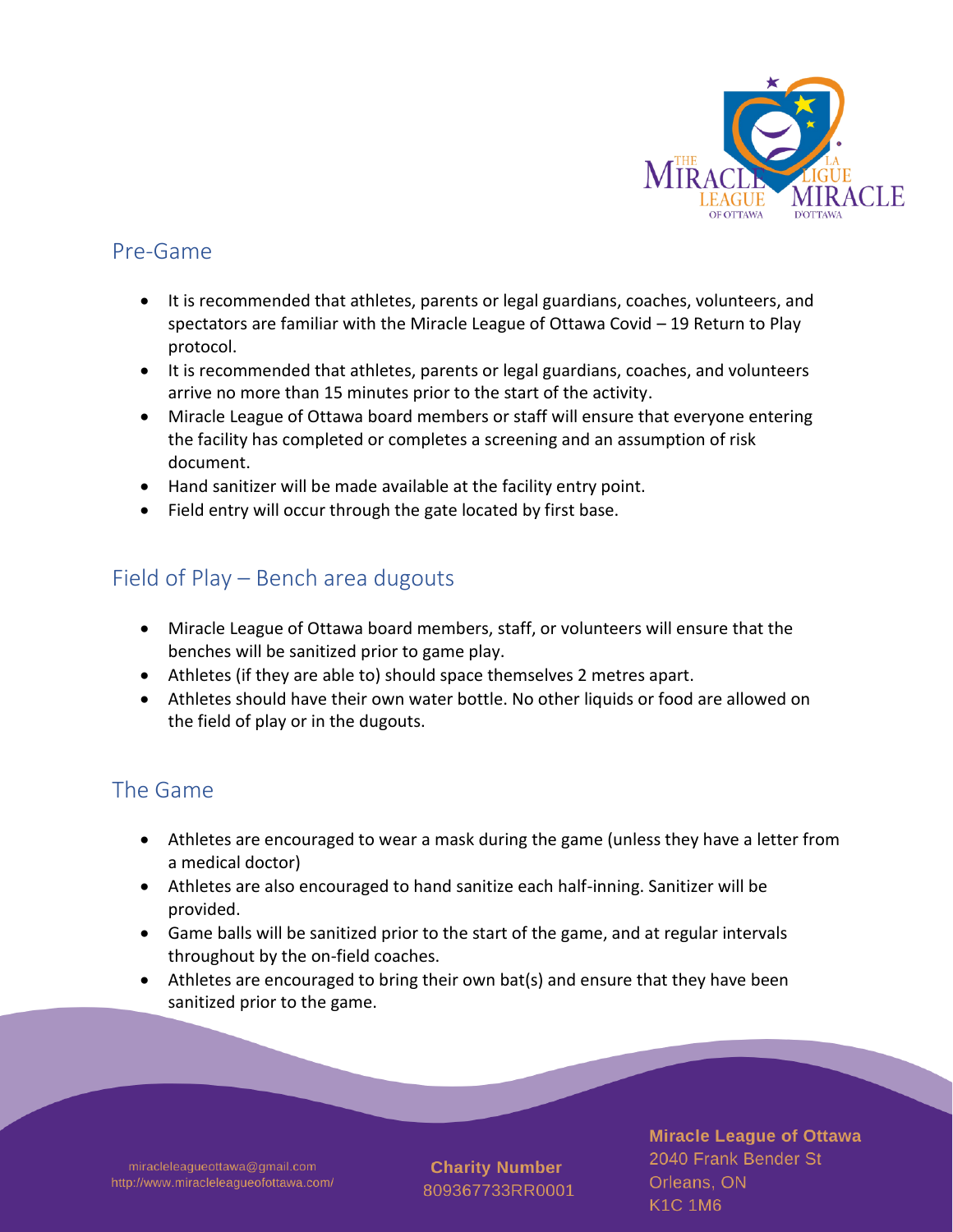

## <span id="page-4-0"></span>The Game (continued)

- These bats will be sanitized prior to the game and at regular intervals thoughout.
- Any equipment (bats, gloves, hats, etc) should not be shared with other athletes.
- All plays at the bases will be force plays. Eliminating tag plays reduces the risk of potential contact.
- Post game handshakes and after game practicing as discouraged. Athletes should exit the bench areas and field of play through the gate located by third base.
- Athletes are encouraged to sanitize their equipment and shower once they get home.

#### <span id="page-4-1"></span>Miracle League of Ottawa Play Structure

The play structure at the Miracle League of Ottawa facility is property of the City of Ottawa. Depending on Ottawa Public Health regulations, it is hoped that the play structure will be open and available for public use. According to the City of Ottawa website: *play structures are not cleaned frequently and care should be taken to practice good hygiene including washing and disinfecting your hands before and after coming in contact with touch-point areas.*

## <span id="page-4-2"></span>Miracle League of Ottawa Canteen

Unless otherwise allowed by Ottawa Public Health, only packaged products will be offered at the canteen. Our board members or staff will sanitize high-touch areas such as fridges, freezers, counters, and drawers between uses. We will strive to only have one person operating the canteen on any given day.

Our canteen staff will:

- Wear a mask;
- Wash or sanitize their hands between each transaction and avoid touching their face;
- Maintain a 2 m distance between themselves and the customer.

miracleleagueottawa@gmail.com http://www.miracleleagueofottawa.com/

**Charity Number** 809367733RR0001